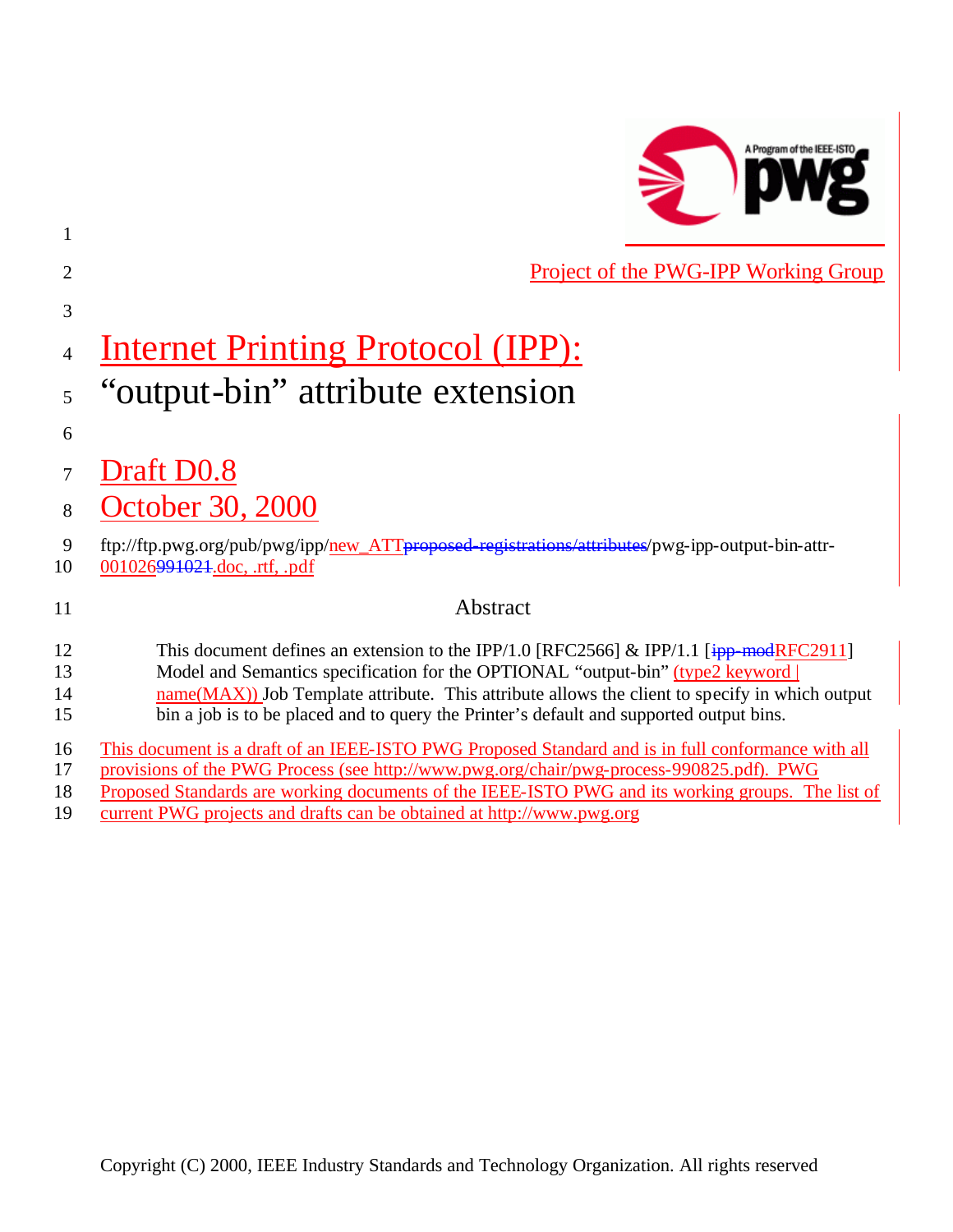- 
- Copyright (C) 2000, IEEE Industry Standards and Technology Organization. All rights reserved.
- This document may be copied and furnished to others, and derivative works that comment on, or
- otherwise explain it or assist in its implementation may be prepared, copied, published and distributed,
- in whole or in part, without restriction of any kind, provided that the above copyright notice, this
- paragraph and the title of the Document as referenced below are included on all such copies and
- derivative works. However, this document itself may not be modified in any way, such as by removing
- the copyright notice or references to the IEEE-ISTO and the Printer Working Group, a program of the IEEE-ISTO.
- Title: Internet Printing Protocol (IPP): "output-bin" attribute extension
- The IEEE-ISTO and the Printer Working Group DISCLAIM ANY AND ALL WARRANTIES,
- WHETHER EXPRESS OR IMPLIED INCLUDING (WITHOUT LIMITATION) ANY IMPLIED
- WARRANTIES OF MERCHANTABILITY OR FITNESS FOR A PARTICULAR PURPOSE.
- The Printer Working Group, a program of the IEEE-ISTO, reserves the right to make changes to the

document without further notice. The document may be updated, replaced or made obsolete by other

- documents at any time.
- The IEEE-ISTO takes no position regarding the validity or scope of any intellectual property or other
- rights that might be claimed to pertain to the implementation or use of the technology described in this
- document or the extent to which any license under such rights might or might not be available; neither
- does it represent that it has made any effort to identify any such rights.
- The IEEE-ISTO invites any interested party to bring to its attention any copyrights, patents, or patent
- applications, or other proprietary rights which may cover technology that may be required to implement
- the contents of this document. The IEEE-ISTO and its programs shall not be responsible for identifying
- patents for which a license may be required by a document and/or IEEE-ISTO Industry Group Standard
- or for conducting inquiries into the legal validity or scope of those patents that are brought to its
- attention. Inquiries may be submitted to the IEEE-ISTO by e-mail at:
- 

### ieee-isto@ieee.org.

- The Printer Working Group acknowledges that the IEEE-ISTO (acting itself or through its designees) is,
- and shall at all times, be the sole entity that may authorize the use of certification marks, trademarks, or
- other special designations to indicate compliance with these materials.
- Use of this document is wholly voluntary. The existence of this document does not imply that there are
- no other ways to produce, test, measure, purchase, market, or provide other goods and services related to
- its scope.
-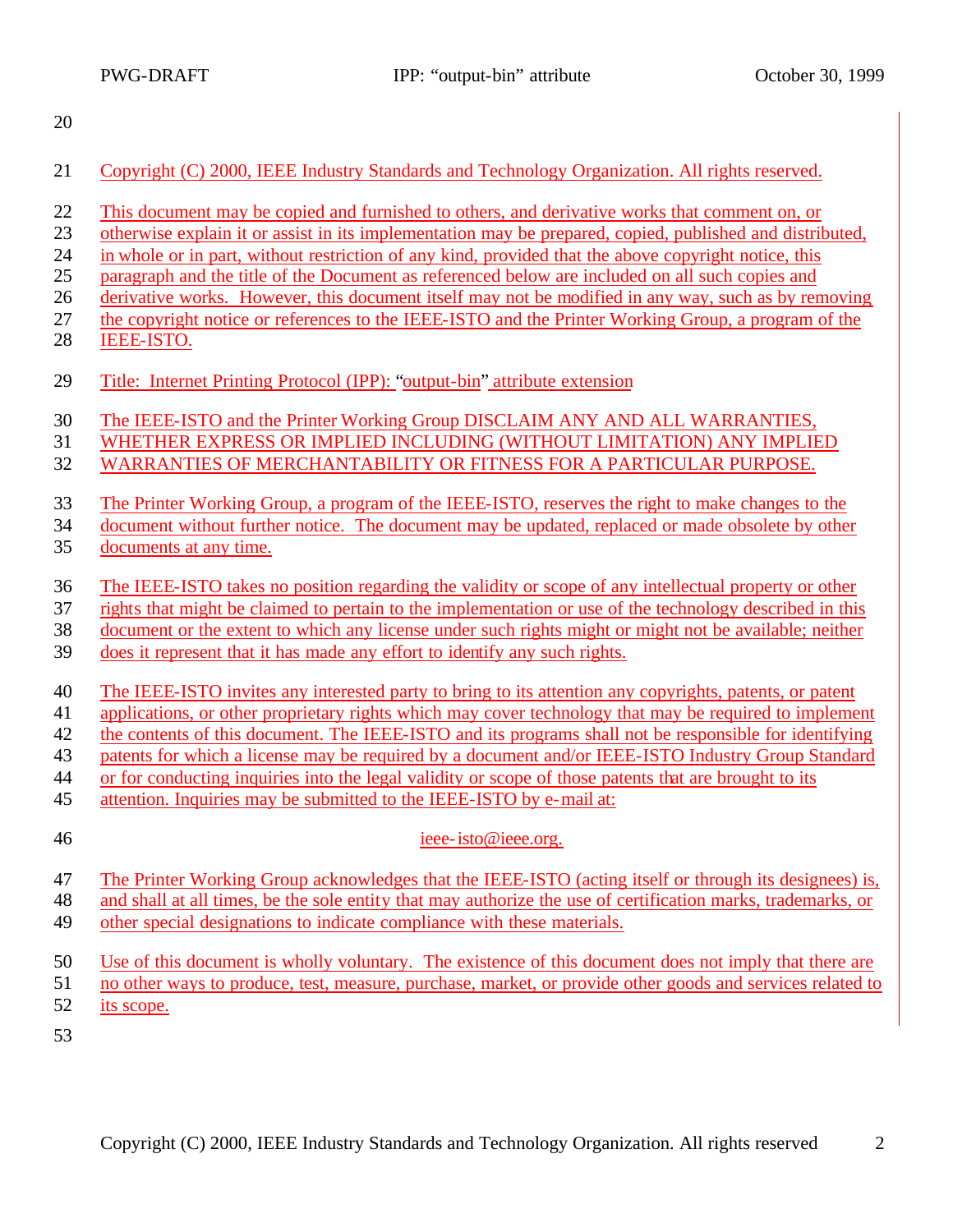| 53 |                                                                                       |  |
|----|---------------------------------------------------------------------------------------|--|
| 54 | <b>TABLE OF CONTENTS</b>                                                              |  |
| 55 | 1                                                                                     |  |
| 56 | 1.1                                                                                   |  |
| 57 | 1.2                                                                                   |  |
| 58 |                                                                                       |  |
| 59 | $\overline{2}$                                                                        |  |
| 60 | 2.1                                                                                   |  |
| 61 | 3                                                                                     |  |
| 62 | 3.1                                                                                   |  |
| 63 | 3.2                                                                                   |  |
| 64 | $\overline{4}$                                                                        |  |
| 65 | 5                                                                                     |  |
| 66 | 6                                                                                     |  |
| 67 | 7                                                                                     |  |
| 68 | 8                                                                                     |  |
| 69 | 9                                                                                     |  |
| 70 | Appendix B: Description of the IEEE Industry Standards and Technology (ISTO) 11<br>10 |  |
| 71 | 11                                                                                    |  |
| 72 |                                                                                       |  |
| 73 |                                                                                       |  |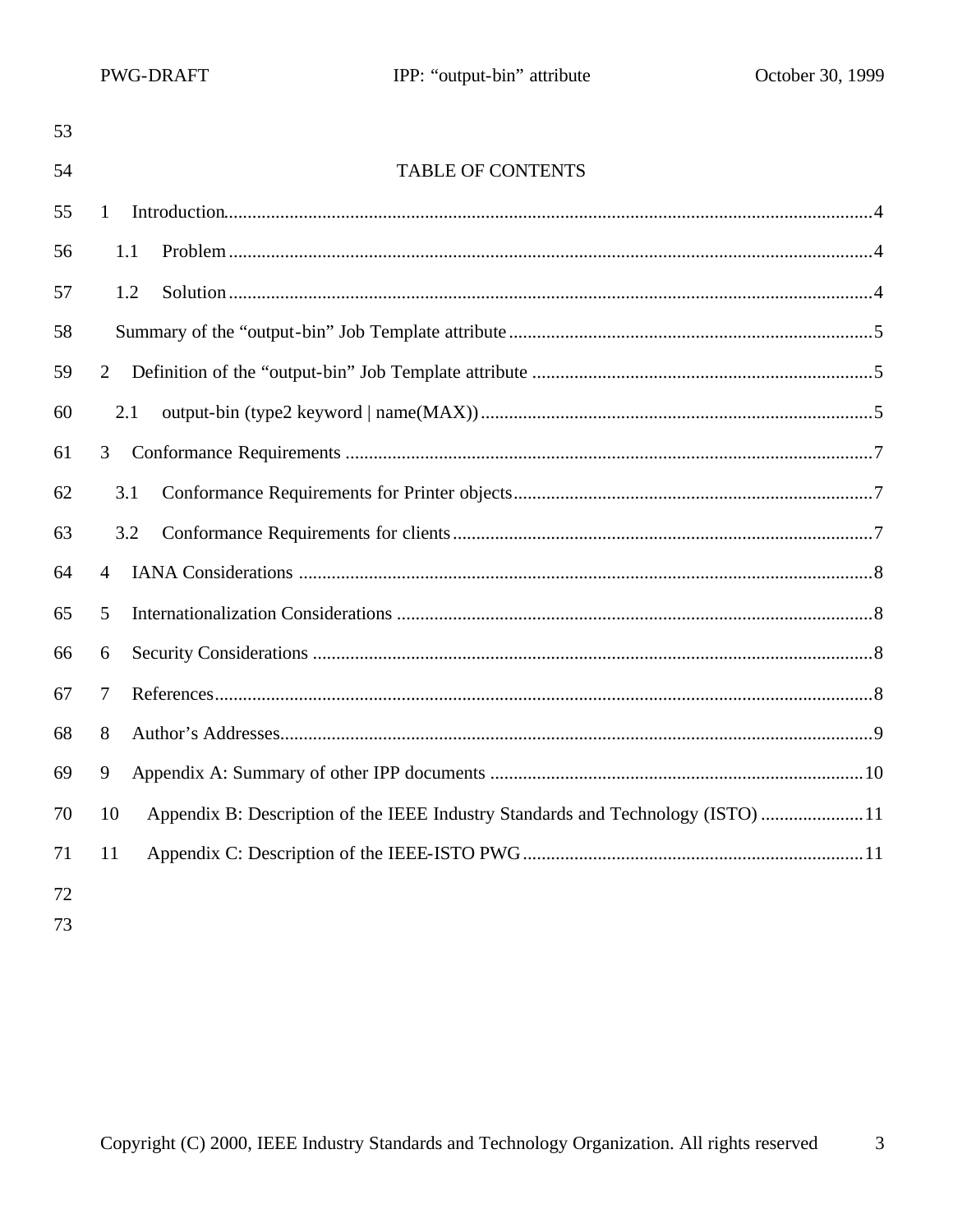# **1 IntroductionAdd new "output-bin" Job Template attributes**

#### **1.1 Problem**

 Many printers have multiple output bins, that the job submission protocol permits the submitter to select in which to put the entire job.

#### **1.2 SolutionSuggested solution**

Add a single-valued "output-bin" Job Template attribute that captures existing practice. Allow

keywords with an integer values component, so that the number of output bins is not constrained. Do

not specify internal mechanisms, such as collators. Do specify an externally accessible stacker, since

current devices allow a user to select a stacker. Do not make the attribute multi-valued. Add the

corresponding Job Template Printer attributes: "output-bin-default" and "output-bin-supported".

Note: If it is desired to allow the job submitter to select several output bin mail boxes that can be

- identified by number or recipient's name, propose a separate multi-valued attribute. Since the
- destination may also be electronic and have a method associated with it, also allow the uri attribute
- syntax. Probably call this other attribute "output-destination" with an attribute syntax of (1setOf uri |

name). Or possibly the output-destination should be a parameter on the URL? If both "output-bin" and

 "output-destination" are specified, the job is both printed and sent to the specified destination. This note is provided so that the "output-bin" attribute will not suffer "scope creep" during the review and be

changed into "output-destination". Printers have been allowing something like the "output-bin"

specification for many years. Supporting something like "output-destination" is just starting to appear

now.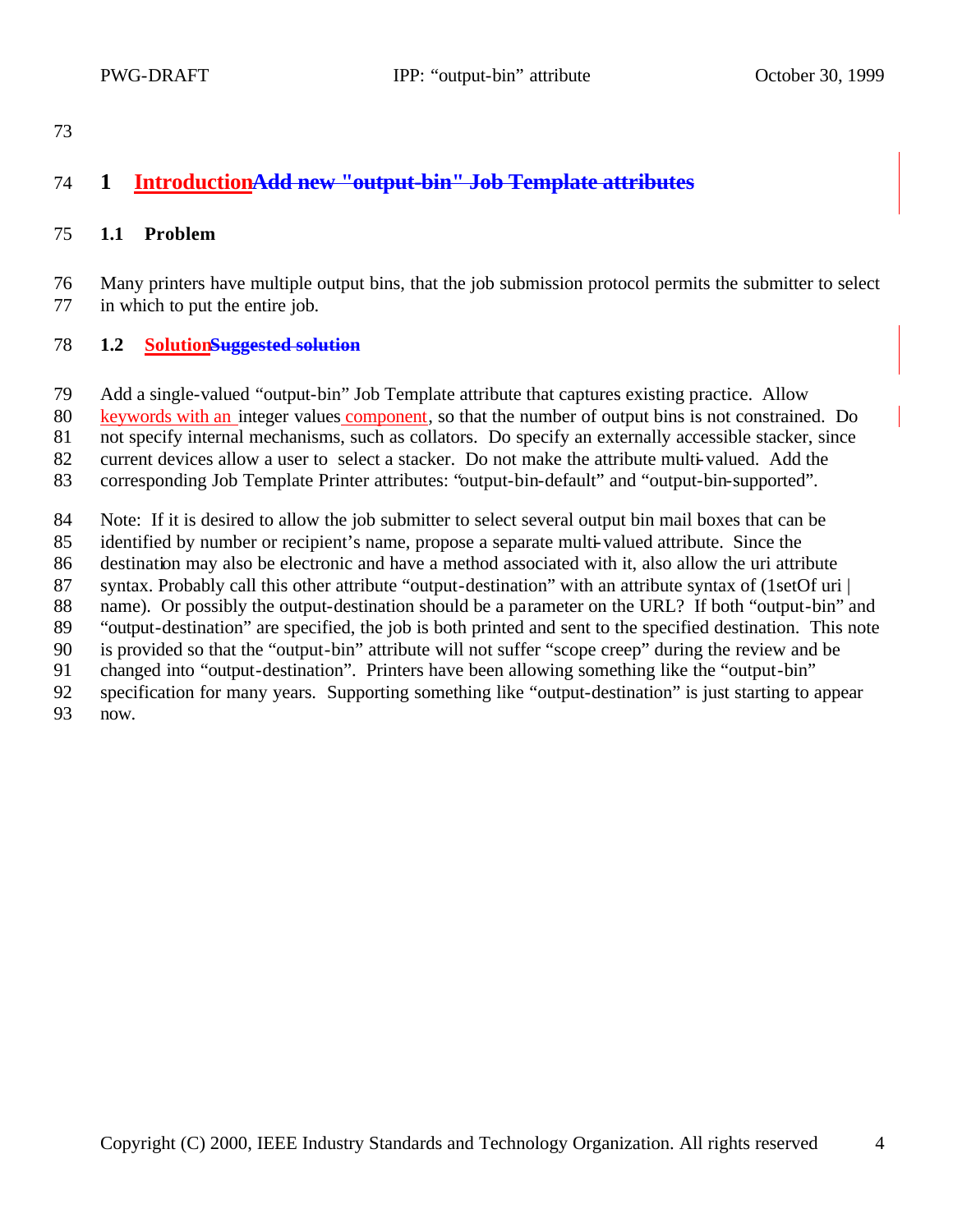**1.3 Proposed textSummary of the "output-bin" Job Template attribute**

 +===================+======================+======================+ | Job Attribute |Printer: Default Value| Printer: Supported | | | Attribute | Values Attribute | +===================+======================+======================+ | output-bin | output-bin-default | output-bin-supported | 100 | (type2 keyword  $+$  | (type2 keyword  $+$  | (1setOf ( | | name(MAX))  $+$  - | name(MAX))  $+$  | type2 keyword | | 104 | <del>integer(1:MAX)</del> | integer(1:MAX) | name(MAX))) +  $+$   $\frac{1}{20}$   $+$   $\frac{1}{20}$   $+$   $\frac{1}{20}$   $+$   $\frac{1}{20}$   $+$   $\frac{1}{20}$   $+$   $\frac{1}{20}$   $+$   $\frac{1}{20}$   $+$   $\frac{1}{20}$   $+$   $\frac{1}{20}$   $+$   $\frac{1}{20}$   $+$   $\frac{1}{20}$   $+$   $\frac{1}{20}$   $+$   $\frac{1}{20}$   $+$   $\frac{1}{20}$  +===================+======================+======================+

## **2 Definition of the "output-bin" Job Template attribute**

#### **2.1 output-bin** (type2 keyword | name(MAX) + integer(1:MAX))

 This Job Template attribute identifies the device output bin to which the job is to be delivered. There are standard values whose attribute syntax is 'keyword', but there are no standard values whose attribute 112 syntax is 'name' or 'integer'. Output bins whose attribute syntax is 'name', if any, are assigned by local 113 administrators (by means outside the scope of IPP/1.0 and IPP/1.1). Output bins whose attribute syntax is 'integer', if any, are assigned by a printer vendor or local administrator to identify a number of similar 115 output bins which are better differentiated by number than by one of the descriptive names defined in

- 116 the following keyword list.
- 117 Each output bin may have implementation-dependent properties. Output bins identified by  $\frac{1}{2}$
- 'name' values MAY possess any of the properties of the output bins identified by the following
- keywords, depending on implementation. However, each output bin MUST be identified by only one
- value of any attribute syntax type. Otherwise, clients might be mis-led as to the capabilities of the
- device when querying the associated Printer object's "output-bin-supported" attribute.
- Note: Output bin types, such as sorter(s) or collator(s), have not been included in the values of this
- attribute, since implementations that employ such internal or external bins, determine which to use by
- the values of other job attributes, such as "finishings", and "copies".
- 125 When validating a job in a create Job Creation (or Validate-Job) operation, which subset of the output bins are allowed as a destination for a job MAY depend on the user submitting that job, the user's authentication, and possibly other job attributes, such as "finishings" and "copies". When returning the values of the associated "output-bin-supported" attribute, the values returned MAY depend on the user issuing the Get-Printer-Attributes operation. For example, some implementations MAY omit the 'my-mailbox' value for users who do not have a defined mailbox for this IPP Printer object, while others
- MAY always return 'my-mailbox' to all users even if only supported for certain users.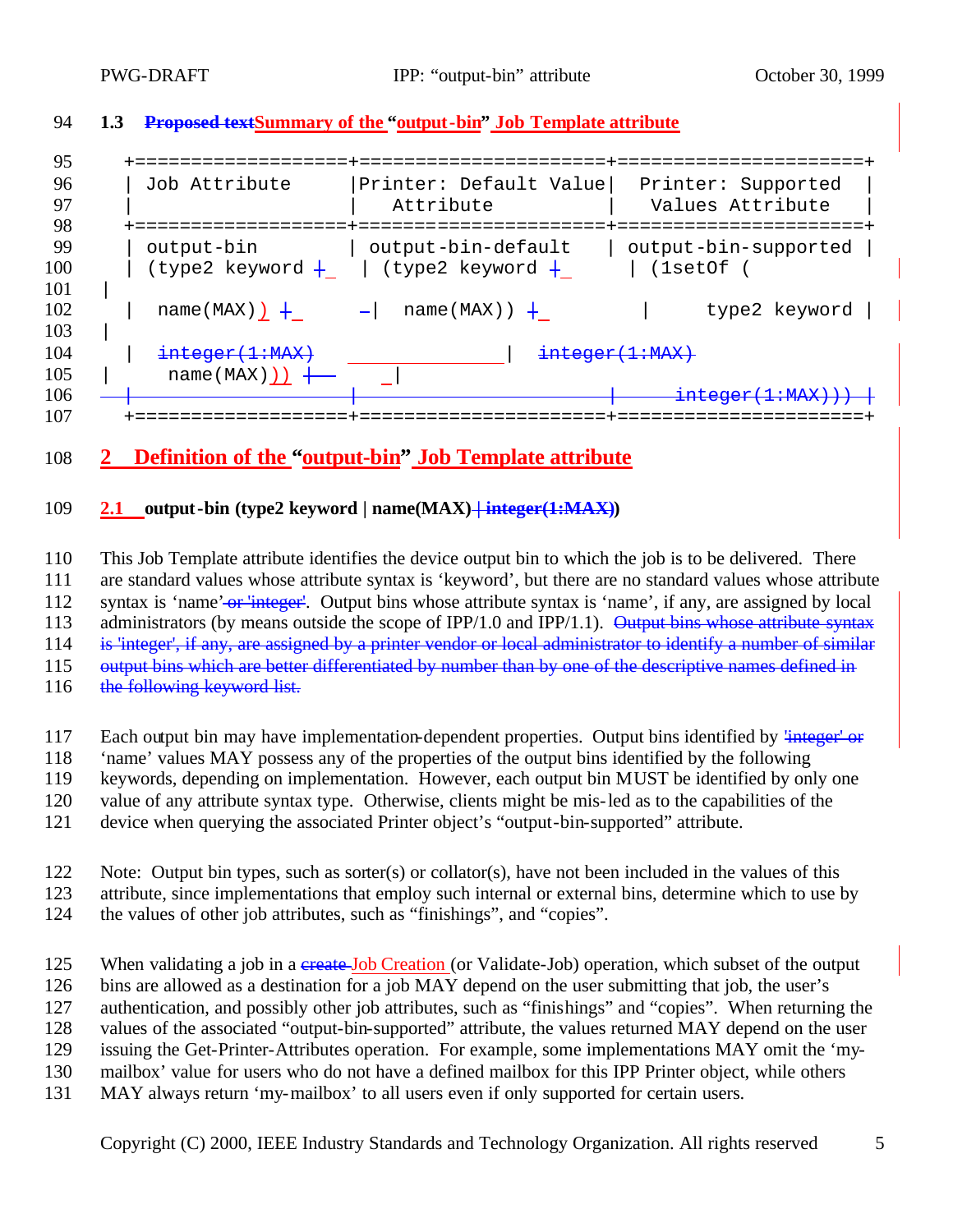- 132 If this IPP Printer object is associated with multiple devices (fan-out) (see [ipp-modRFC2911] section
- 2.1), the value of its "output-bin-supported" attribute is the union of the values supported with duplicates removed.
- Standard keyword values are:
- 'top': The output-bin that, when facing the device, is best identified as the "top" bin with 137 respect to the device.
- 'middle' The output-bin that, when facing the device, is best identified as the "middle" bin with 139 respect to the device.
- 'bottom' The output-bin that, when facing the device, is best identified as the "bottom" bin with 141 respect to the device.
- 'side' The output-bin that, when facing the device, is best identified as the "side" bin with respect to the device.
- 'left' The output-bin that, when facing the device, is best identified as the "left" bin with 145 respect to the device.
- 'right' The output-bin that, when facing the device, is best identified as the "right" bin with 147 respect to the device.
- 'center' The output-bin that, when facing the device, is best identified as the "center" bin with respect to the device.
- 'rear': The output-bin that, when facing the device, is best identified as the "rear" bin with 151 respect to the device.
- 'face-up' The output-bin that is best identified as the "face-up" bin with respect to the device. The selection of this output bin does not cause output to be made face-up; rather this output 154 bin is given this name because a sheet with printing on one-side arrives in the output bin in the face-up position.
- 'face-down' The output-bin that is best identified as the "face-down" bin with respect to the device. The selection of this output bin does not cause output to be made face-down; rather this output bin is given this name because a sheet with printing on one-side arrives in the output bin in the face-down position.
- 'large-capacity' The output-bin that is best identified as the "large-capacity" bin (in terms of the 161 number of sheets) with respect to the device.
- 'stacker-*N*': The output-bin that is best identified as the stacker with values 'stacker-1', 'stacker-2', .... A stacker is typically used to collate sheets within a single document (not to be confused with collated copies in which document copies are collated within a job - see the description of the 'separate-documents-collated-copies' value of the "multiple-166 document-handling" attribute in [ipp-modRFC2911] section 4.2.4). The correspondence 167 between the 'stacker-*N*' keyword and the actual stacker in the device is implementation- dependent, as is the number of stackers. If this group of values is supported, at least the 'stacker-1' value MUST be supported, unle ss the system administrator has assigned names or integer values.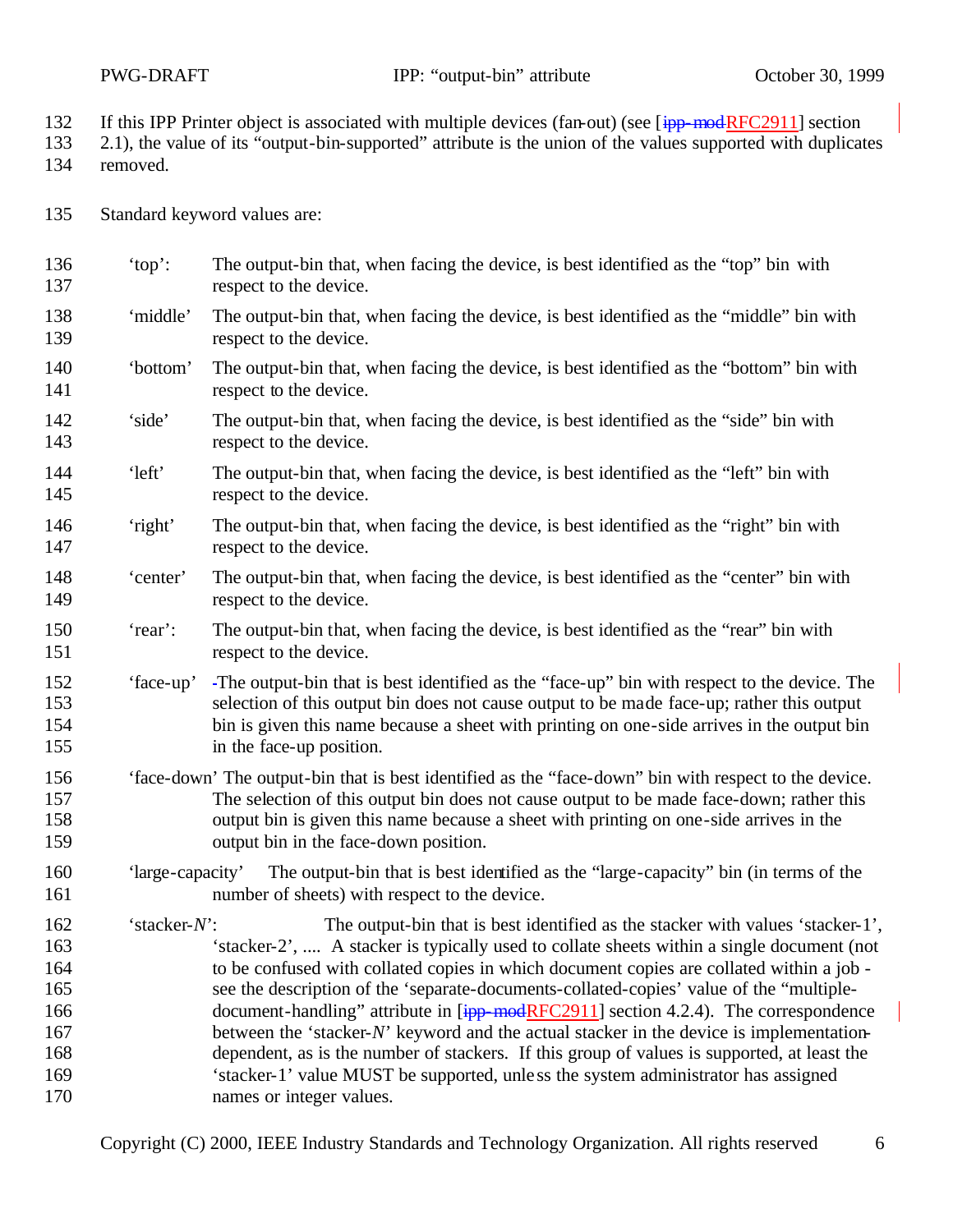|                                                             | <b>PWG-DRAFT</b>                                                                                                                                           | IPP: "output-bin" attribute                                                                                                                                                                                                                                                                                                                                                                                                                                                                                                                                                                                                                                                                                                                                         | October 30, 1999 |  |
|-------------------------------------------------------------|------------------------------------------------------------------------------------------------------------------------------------------------------------|---------------------------------------------------------------------------------------------------------------------------------------------------------------------------------------------------------------------------------------------------------------------------------------------------------------------------------------------------------------------------------------------------------------------------------------------------------------------------------------------------------------------------------------------------------------------------------------------------------------------------------------------------------------------------------------------------------------------------------------------------------------------|------------------|--|
| 171<br>172<br>173                                           |                                                                                                                                                            | For client implementations that require distinct keywords for each possible value, say, for<br>localization purposes, it is recommended for interoperability with other vendor's Printer<br>implementations that 'stacker-1' to 'stacker-10' keywords be represented.                                                                                                                                                                                                                                                                                                                                                                                                                                                                                               |                  |  |
| 174<br>175<br>176<br>177<br>178<br>179<br>180<br>181<br>182 | 'mailbox- $N$ .                                                                                                                                            | The output-bin that is best identified as a mailbox with values 'mailbox-1',<br>'mailbox-2', 'mailbox-3',  Each mailbox is typically used to collect jobs for an<br>individual or group. Whether the mailbox has doors and/or locks or is open, depends on<br>implementation. The correspondence between the 'mailbox- $N$ ' keyword and the actual<br>output-bin in the device is implementation-dependent, as is the number of mailboxes. A<br>system administrator MAY be able to assign a name to each mailbox in order to make<br>selection of a mailbox easier for the user. If this group of values is supported, at least the<br>'mailbox-1' value MUST be supported, unless the system administrator has assigned<br>names or integer values to mailboxes. |                  |  |
| 183<br>184<br>185                                           |                                                                                                                                                            | For client implementations that require distinct keywords for each possible value, say, for<br>localization purposes, it is recommended for interoperability with other vendor's Printer<br>implementations that 'mailbox-1' to 'mailbox-25' keywords be represented.                                                                                                                                                                                                                                                                                                                                                                                                                                                                                               |                  |  |
| 186<br>187<br>188<br>189<br>190<br>191                      | 'my-mailbox':                                                                                                                                              | The output-bin that is best identified as functioning like a private "mailbox" with<br>respect to the device. An output-bin functions like a private mailbox if a printer selects<br>the actual output bin using additional implementation-dependent criteria, such as the<br>"authenticated user" (see [ipp-modRFC2911] section 8.3) that depends on the user<br>submitting the job. Whether the mailbox has doors and/or locks or is open, depends on<br>implementation, as is the number of mailboxes.                                                                                                                                                                                                                                                           |                  |  |
| 192<br>193<br>194                                           | 'tray- $N'$ :                                                                                                                                              | Output bins that are best identified as 'tray-1', 'tray-2',  rather than the descriptive<br>names defined in the above keyword list.                                                                                                                                                                                                                                                                                                                                                                                                                                                                                                                                                                                                                                |                  |  |
| 195                                                         | $\mathbf{3}$                                                                                                                                               | <b>Conformance Requirements</b>                                                                                                                                                                                                                                                                                                                                                                                                                                                                                                                                                                                                                                                                                                                                     |                  |  |
| 196<br>197                                                  | This section summarizes the Conformance Requirements detailed in the definitions in this document for<br>clients and Printer objects (servers or devices). |                                                                                                                                                                                                                                                                                                                                                                                                                                                                                                                                                                                                                                                                                                                                                                     |                  |  |

- **3.1 Conformance Requirements for Printer objects**
- If a Printer supports the "finishings" Job Template attribute, it MUST support at least the 'none' value and any other value that corresponds to its capabilities.
- **3.2 Conformance Requirements for clients**

202 If a client supports the "finishings" Job Template attribute, then it MUST display the enum values in some appropriate way to the user.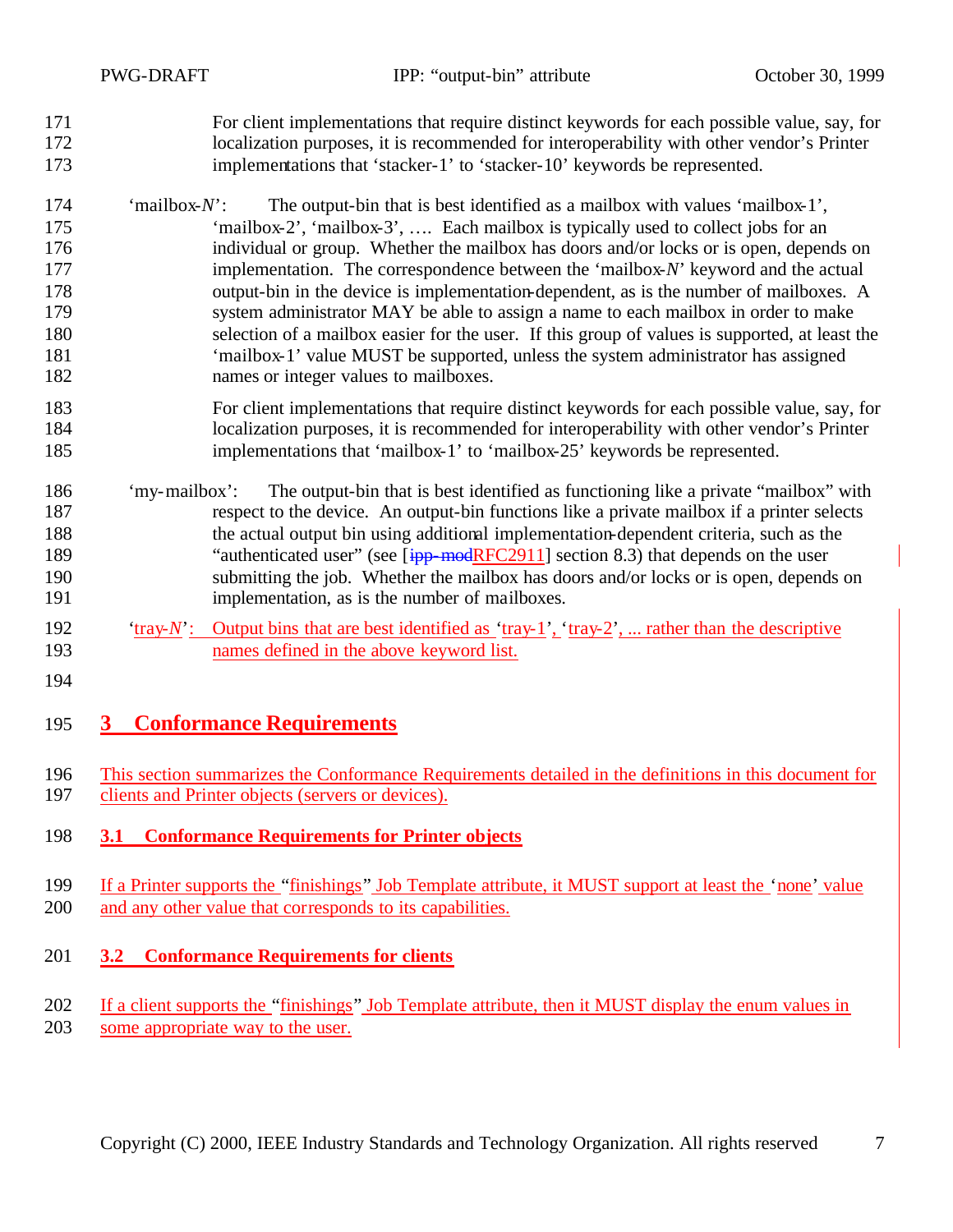### **4 IANA Considerations**

- This "output-bin" attribute registration proposal will be published by IANA according to the procedures 206 in RFC 2566-2911 [rfe2566RFC2911] section 6.2 with the following URL:
- ftp.isi.edu/iana/assignments/ipp/attributes/output-bin.txt

### **5 Internationalization Considerations**

Normally a client will provide localization of the keywords values of this attribute to the language of the

210 user, but will not localize the name values (see [ipp-modRFC2911] section 4.1.2 and 4.1.3). The numeric form for the output bin may be simpler for a client to localize.

#### **6 Security Considerations**

213 The 'my-mailbox' attribute requires some form of Client Authorization to be really secure. See [ipp-modRFC2911] section 8.

#### **7 References**

- [RFC2565]
- Herriot, R., Butler, S., Moore, P., and R. Turner, "Internet Printing Protocol/1.0: Encoding and Transport", RFC 2565, April 1999.
- [RFC2566]
- deBry, R., , Hastings, T., Herriot, R., Isaacson, S., Powell, P., "Internet Printing Protocol/1.0: Model and Semantics", RFC 2566, April 1999.
- [RFC2910]
- Herriot, R., Butler, S., Moore, P., Turner, R., and J. Wenn, "Internet Printing Protocol/1.1: Encoding and Transport", RFC 2910, September 2000.
- [RFC2911]
- Hastings, T., Herriot, R., deBry, R., Isaacson, S., and P. Powell, "Internet Printing Protocol/1.1: Model and Semantics", RFC 2911, September 2000.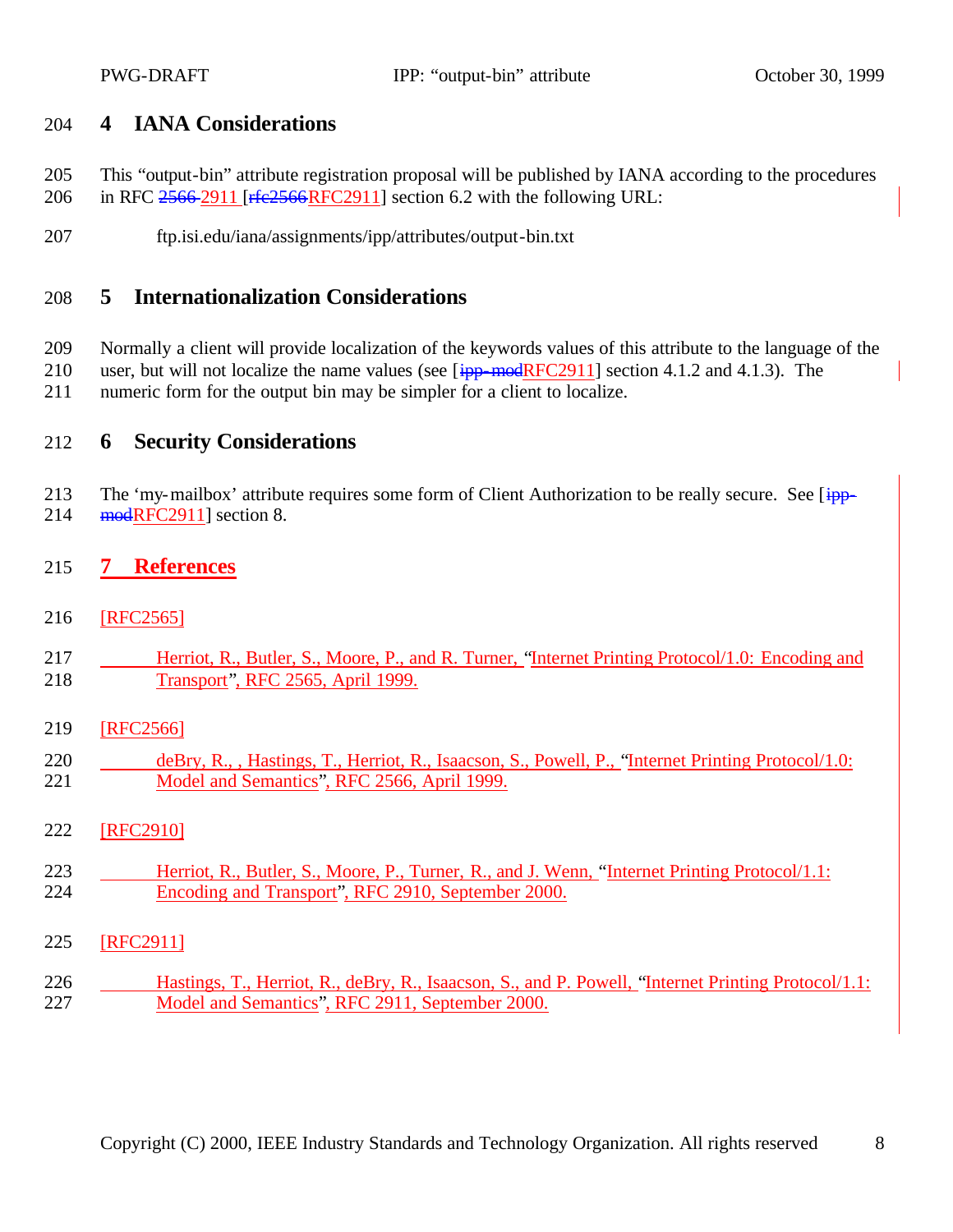| 228 | 8 Author's Addresses |  |
|-----|----------------------|--|
|     |                      |  |

| 229 | Tom Hastings                                                                                    |                                                                                                            |  |  |
|-----|-------------------------------------------------------------------------------------------------|------------------------------------------------------------------------------------------------------------|--|--|
| 230 | Xerox Corporation                                                                               |                                                                                                            |  |  |
| 231 | 737 Hawaii St. ESAE 231                                                                         |                                                                                                            |  |  |
| 232 | El Segundo, CA 90245                                                                            |                                                                                                            |  |  |
| 233 |                                                                                                 |                                                                                                            |  |  |
| 234 | Phone: 310-333-6413                                                                             |                                                                                                            |  |  |
| 235 | Fax: 310-333-5514                                                                               |                                                                                                            |  |  |
| 236 | e-mail: hastings@cp10.es.xerox.com                                                              |                                                                                                            |  |  |
| 237 |                                                                                                 |                                                                                                            |  |  |
| 238 | Ron Bergman (Editor)                                                                            |                                                                                                            |  |  |
| 239 | Hitachi Koki Imaging Systems, Inc.                                                              |                                                                                                            |  |  |
| 240 |                                                                                                 |                                                                                                            |  |  |
| 241 | 1757 Tapo Canyon Road<br>Simi Valley, CA 93063-3394                                             |                                                                                                            |  |  |
| 242 |                                                                                                 |                                                                                                            |  |  |
| 243 | Phone: 805-578-4421                                                                             |                                                                                                            |  |  |
| 244 |                                                                                                 |                                                                                                            |  |  |
|     | Fax: 805-578-4001                                                                               |                                                                                                            |  |  |
| 245 | Email: rbergman@dpc.com                                                                         |                                                                                                            |  |  |
| 246 |                                                                                                 |                                                                                                            |  |  |
| 247 |                                                                                                 |                                                                                                            |  |  |
| 248 | IPP Web Page: http://www.pwg.org/ipp/                                                           |                                                                                                            |  |  |
| 249 | IPP Mailing List: ipp@pwg.org                                                                   |                                                                                                            |  |  |
| 250 |                                                                                                 |                                                                                                            |  |  |
| 251 | To subscribe to the ipp mailing list, send the following email:                                 |                                                                                                            |  |  |
| 252 | 1) send it to majordomo@pwg.org                                                                 |                                                                                                            |  |  |
| 253 | 2) leave the subject line blank                                                                 |                                                                                                            |  |  |
| 254 | 3) put the following two lines in the message body:                                             |                                                                                                            |  |  |
| 255 | subscribe ipp                                                                                   |                                                                                                            |  |  |
| 256 | end                                                                                             |                                                                                                            |  |  |
| 257 | Implementers of this specification document are encouraged to join IPP Mailing List in order to |                                                                                                            |  |  |
| 258 |                                                                                                 | participate in any discussions of clarification issues and review of registration proposals for additional |  |  |
| 259 | attributes and values.                                                                          |                                                                                                            |  |  |
|     |                                                                                                 |                                                                                                            |  |  |
| 260 | <b>Other Participants:</b>                                                                      |                                                                                                            |  |  |
|     | Ron Bergman - Hitachi Koki Imaging Systems                                                      | Dan Calle - Digital Paper                                                                                  |  |  |
|     | Weihai Chen - Microsoft                                                                         | Lee Farrell - Canon Information Systems                                                                    |  |  |
|     | Satoshi Fujitani - Ricoh                                                                        | Roelof Hamberg - Océ                                                                                       |  |  |
|     | <b>Tom Hastings - Xerox</b>                                                                     | <b>Bob Herriot - Xerox</b>                                                                                 |  |  |
|     | David Kellerman - Northlake Software                                                            | Carl Kugler - IBM                                                                                          |  |  |
|     | Harry Lewis - IBM                                                                               | Carl-Uno Manros - Xerox                                                                                    |  |  |
|     | Satoshi Matsushita - Brother<br><b>Paul Moore - Netreon</b>                                     | Ira McDonald - High North Inc.<br>Hugo Parra, Novell                                                       |  |  |
|     | <b>Stuart Rowley - Kyocera</b>                                                                  | <b>Gail Songer - Netreon</b>                                                                               |  |  |
|     | Geoff Sorod - Software 2000                                                                     | <b>Jerry Thrasher - Lexmark</b>                                                                            |  |  |
|     | Shinichi Tsuruyama - Epson                                                                      | Atsushi Uchino - Epson                                                                                     |  |  |
|     | Shigeru Ueda - Canon                                                                            | William Wagner - NetSilicon/DPI                                                                            |  |  |

Copyright (C) 2000, IEEE Industry Standards and Technology Organization. All rights reserved 9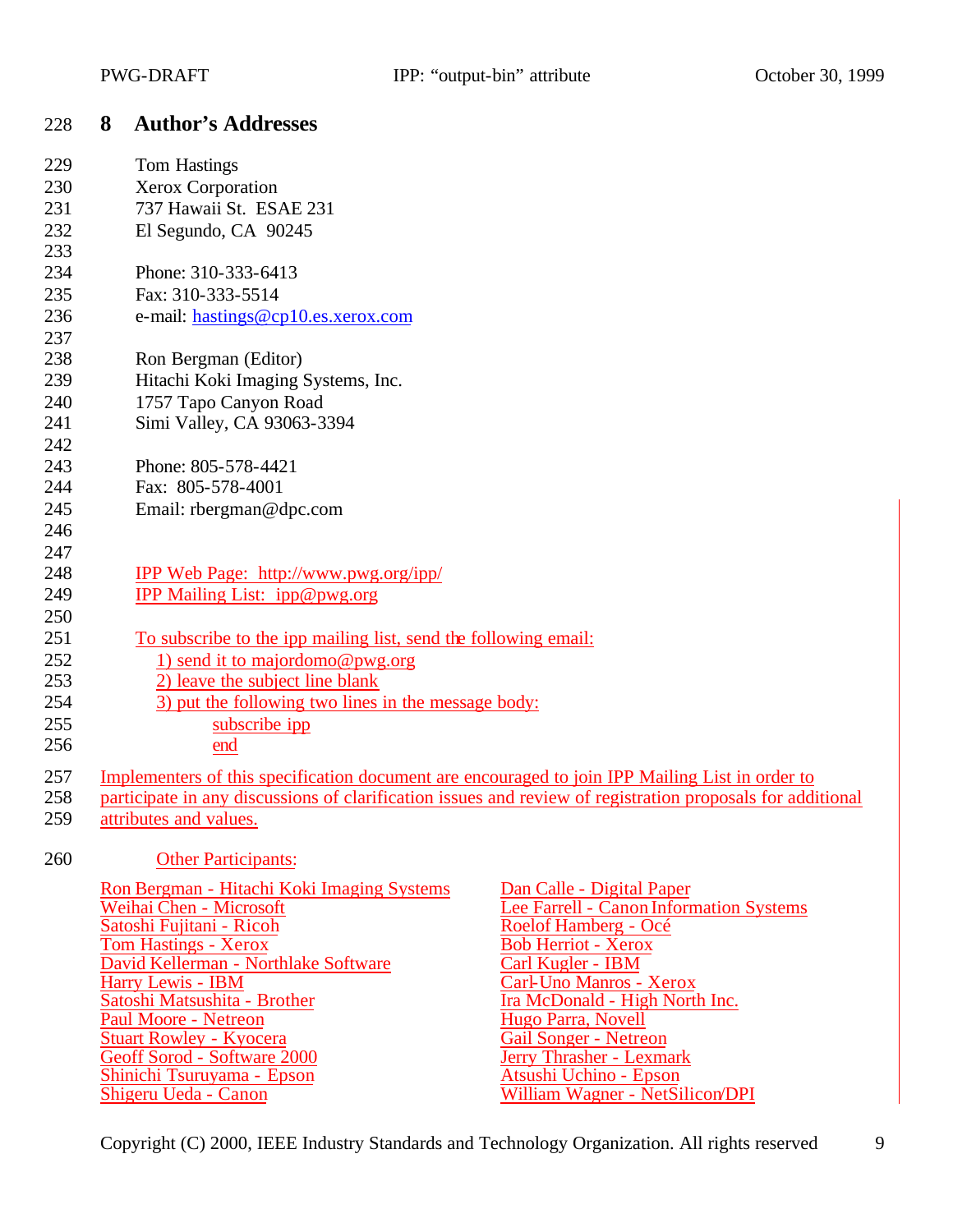Mark Vander Wiele - IBM<br>
Michael Wu - Heidelberg Digital<br>
Peter Zehler - Xerox Michael Wu - Heidelberg Digital

## **9 Appendix A: Summary of other IPP documents**

- The full set of IPP documents includes:
- Design Goals for an Internet Printing Protocol [RFC2567]
- Rationale for the Structure and Model and Protocol for the Internet Printing Protocol [RFC2568]
- Internet Printing Protocol/1.1: Model and Semantics [RFC2911]
- Internet Printing Protocol/1.1: Encoding and Transport [RFC2910]
- Internet Printing Protocol/1.1: Implementer's Guide [IPP-IIG]
- Mapping between LPD and IPP Protocols [RFC2569]
- 

- 271 The "Design Goals for an Internet Printing Protocol" document takes a broad look at distributed printing<br>272 functionality, and it enumerates real-life scenarios that help to clarify the features that need to be
- functionality, and it enumerates real-life scenarios that help to clarify the features that need to be
- included in a printing protocol for the Internet. It identifies requirements for three types of users: end
- users, operators, and administrators. It calls out a subset of end user requirements that are satisfied in
- IPP/1.0. A few OPTIONAL operator operations have been added to IPP/1.1.

### The "Rationale for the Structure and Model and Protocol for the Internet Printing Protocol" document

- describes IPP from a high level view, defines a roadmap for the various documents that form the suite of
- IPP specification documents, and gives background and rationale for the IETF working group's major
- decisions.

### The "Internet Printing Protocol/1.1: Encoding and Transport" document is a formal mapping of the

- abstract operations and attributes defined in the model document onto HTTP/1.1 [RFC2616]. It defines
- the encoding rules for a new Internet MIME media type called "application/ipp". This document also
- defines the rules for transporting over HTTP a message body whose Content-Type is "application/ipp".
- This document defines a new scheme named 'ipp' for identifying IPP printers and jobs.
- The "Internet Printing Protocol/1.1: Implementer's Guide" document gives insight and advice to
- implementers of IPP clients and IPP objects. It is intended to help them understand IPP/1.1 and some of
- the considerations that may assist them in the design of their client and/or IPP object implementations.
- For example, a typical order of processing requests is given, including error checking. Motivation for
- some of the specification decisions is also included.
- The "Mapping between LPD and IPP Protocols" document gives some advice to implementers of gateways between IPP and LPD (Line Printer Daemon) implementations.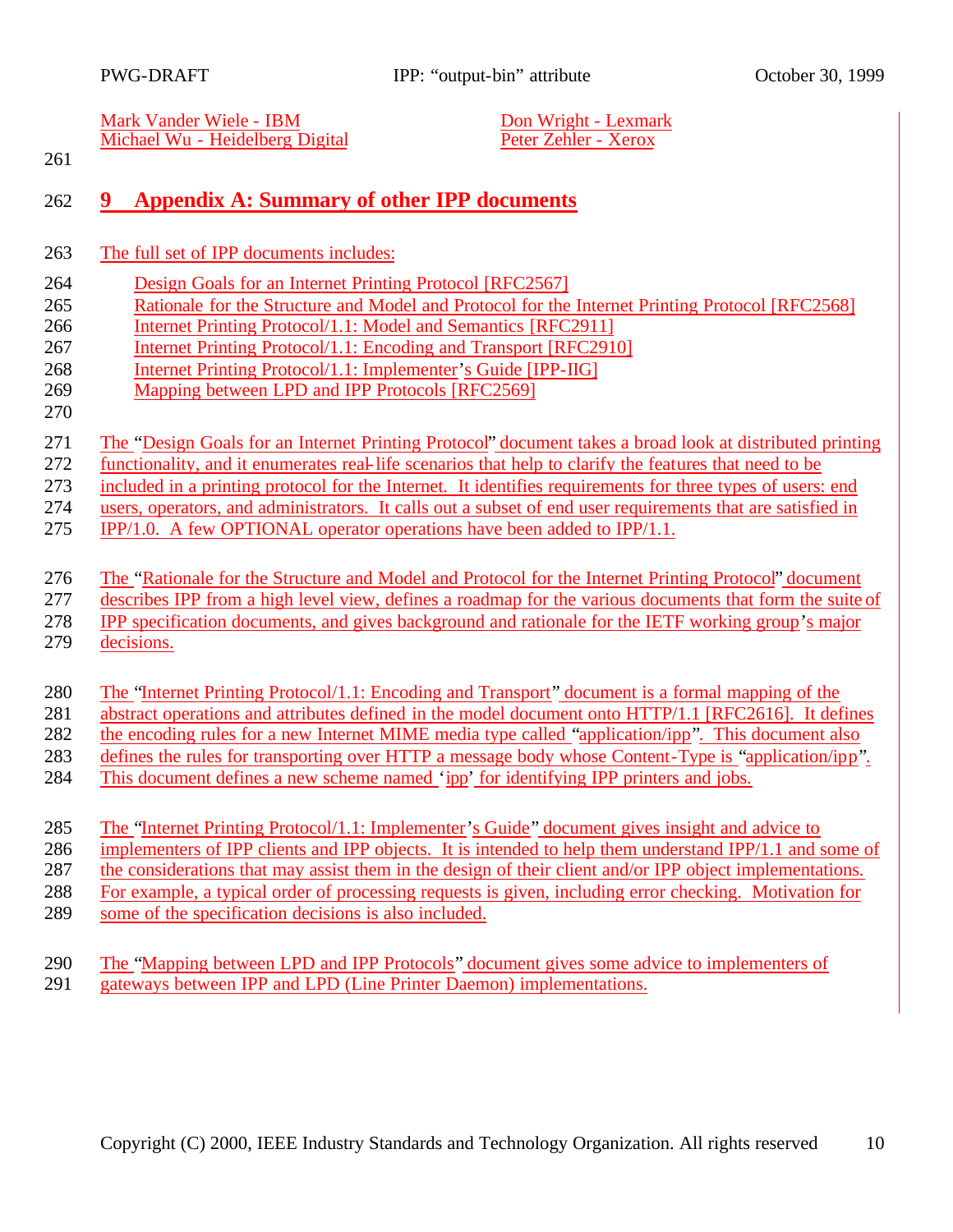### **10 Appendix B: Description of the IEEE Industry Standards and Technology (ISTO)**

- The IEEE-ISTO is a not-for-profit corporation offering industry groups an innovative and flexible
- operational forum and support services. The IEEE-ISTO provides a forum not only to develop
- standards, but also to facilitate activities that support the implementation and acceptance of standards in
- the marketplace. The organization is affiliated with the IEEE (http://www.ieee.org/) and the IEEE
- Standards Association (http://standards.ieee.org/).
- For additional information regarding the IEEE-ISTO and its industry programs visit:
- http://www.ieee-isto.org.

## **11 Appendix C: Description of the IEEE-ISTO PWG**

- The Printer Working Group (or PWG) is a Program of the IEEE Industry Standards and Technology
- Organization (ISTO) with member organizations including printer manufacturers, print server
- developers, operating system providers, network operating systems providers, network connectivity
- vendors, and print management application developers. The group is chartered to make printers and the
- applications and operating systems supporting them work together better. All references to the PWG in
- this document implicitly mean "The Printer Working Group, a Program of the IEEE ISTO." In order to
- meet this objective, the PWG will document the results of their work as open standards that define print related protocols, interfaces, procedures and conventions. Printer manufacturers and vendors of printer
- related software will benefit from the interoperability provided by voluntary conformance to these
- standards.
- In general, a PWG standard is a specification that is stable, well understood, and is technically

competent, has multiple, independent and interoperable implementations with substantial operational

- experience, and enjoys significant public support.
- For additional information regarding the Printer Working Group visit:
- http://www.pwg.org
- 
- 
- 

## **6Appendix A: Full Copyright Statement**

- Copyright (C) The Internet Society (1998,1999). All Rights Reserved
- This document and translations of it may be copied and furnished to others, and derivative works that
- comment on or otherwise explain it or assist in its implementation may be prepared, copied, published
- 323 and distributed, in whole or in part, without restriction of any kind, provided that the above copyright